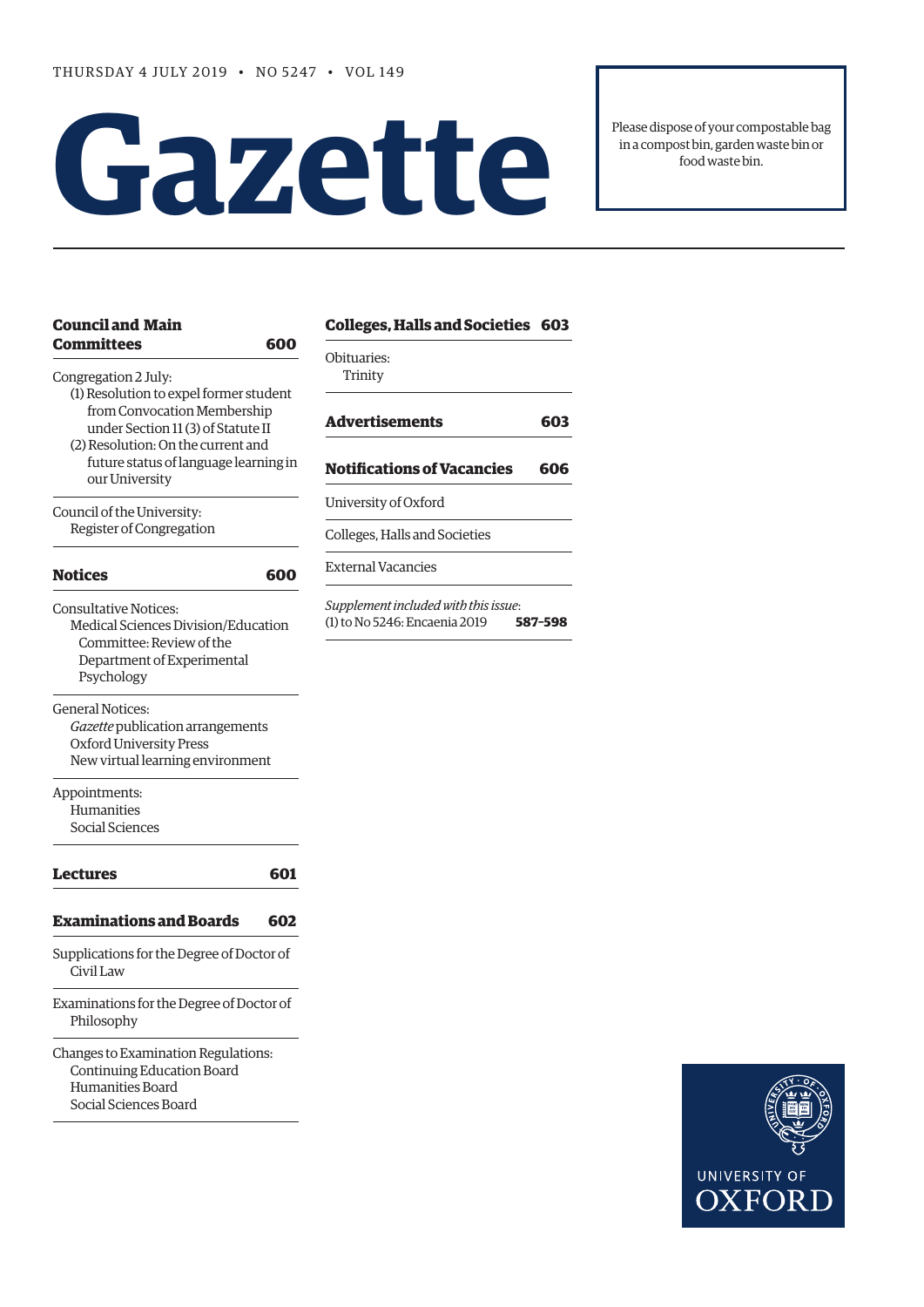## <span id="page-1-0"></span>Council and Main Committees

#### **Congregation** 2 July

#### **(1) Resolution to expel former student from Convocation Membership under Section 11 (3) of Statute II**

#### **(2) Resolution: On the current and future status of language learning in our University**

A meeting was held on 2 July on the resolutions at  $(1)$  and  $(2)$  above. A transcript<sup>1</sup> of the meeting will be published in a future *Gazette* and on the Congregation website.

1 The transcript may be edited for legal reasons.

#### **Council of the University**

#### **Register of Congregation**

The Vice-Chancellor reports that the following names have been added to the Register of Congregation:

Bishop, I P, Department of Materials Bowyer, A D, Magdalen Chatterjee, E M, All Souls Downs, D, Keble Eyre, T A, Faculty of Clinical Medicine Hodgson, J, Saïd Business School Locke, D W G, Linacre Pope, C J, Green Templeton Smethurst, EG, St Catherine's

#### **Divisional and Faculty Boards**

For changes in regulations for examinations see ['Examinations and Boards' b](#page-3-0)elow.

#### **Consultative Notices**

#### **Joint Medical Sciences Division/ Education Committee Review of the Department of Experimental Psychology**

The Medical Sciences Board and the Education Committee of Council will jointly undertake a review of the Department of Experimental Psychology as part of Council's programme of rolling reviews of faculties and departments. The review will take place on 1 and 2 October and will be chaired by the Head of Division, Professor Gavin Screaton. A copy of the terms of reference for the review is set out below.

The terms of Reference of the Review Committee are:

**1** To review the quality of academic activities in each department, by reference to:

- international standards of excellence;
- action taken since the last review of each department or of its constituent departments;
- planning statements at departmental and divisional level, and in the context of the University's Mission Statement and Strategic Plan.

In particular:

(a) the quality of the research of each department, including their participation in interdepartmental, interdivisional and interdisciplinary activities, their research profile and strategy, and future challenges and opportunities;

(b) the quality of graduate programmes and their delivery and related issues, including:

- access and admissions
- curriculum design and programme structure
- teaching, learning and assessment • the relationship between teaching and research
- academic and pastoral support and guidance
- the provision and use of learning resources (including staff resources)
- specific arrangements for the pursuit of graduate studies (including research degrees and research training and provision for part-time study)
- relationships with colleges
- quality assurance mechanisms;

(c) the organisation of each department, their management structures and the relationship between each department and the division and the University's services, including such matters as:

- strategic planning (including relationship to the divisional plans and the University's Strategic Plan)
- academic and non-academic staff planning and recruitment
- student number planning
- terms of appointment for academic staff, including career development and equal opportunities issues
- accommodation and future space needs
- fundraising
- any other matters in which any of the services within Academic Administration Division are involved;

(d) the relationship (structural and operational) between units within each department, and between each department and cognate subject areas and colleges to which they are linked in teaching and research.

**2** To consider the current and longterm financial position of, and funding arrangements for, each department, and their financial strategy.

The review committee would welcome written comments on matters falling within its terms of reference. These should be sent to Ms Jane Dale, Head of Education Policy and Planning, Medical Sciences Divisional [Office, Level 3, John Radcliffe Hospital \(jane.](mailto:jane.dale@medsci.ox.ac.uk) dale@medsci.ox.ac.uk) by **13 September**.

## Notices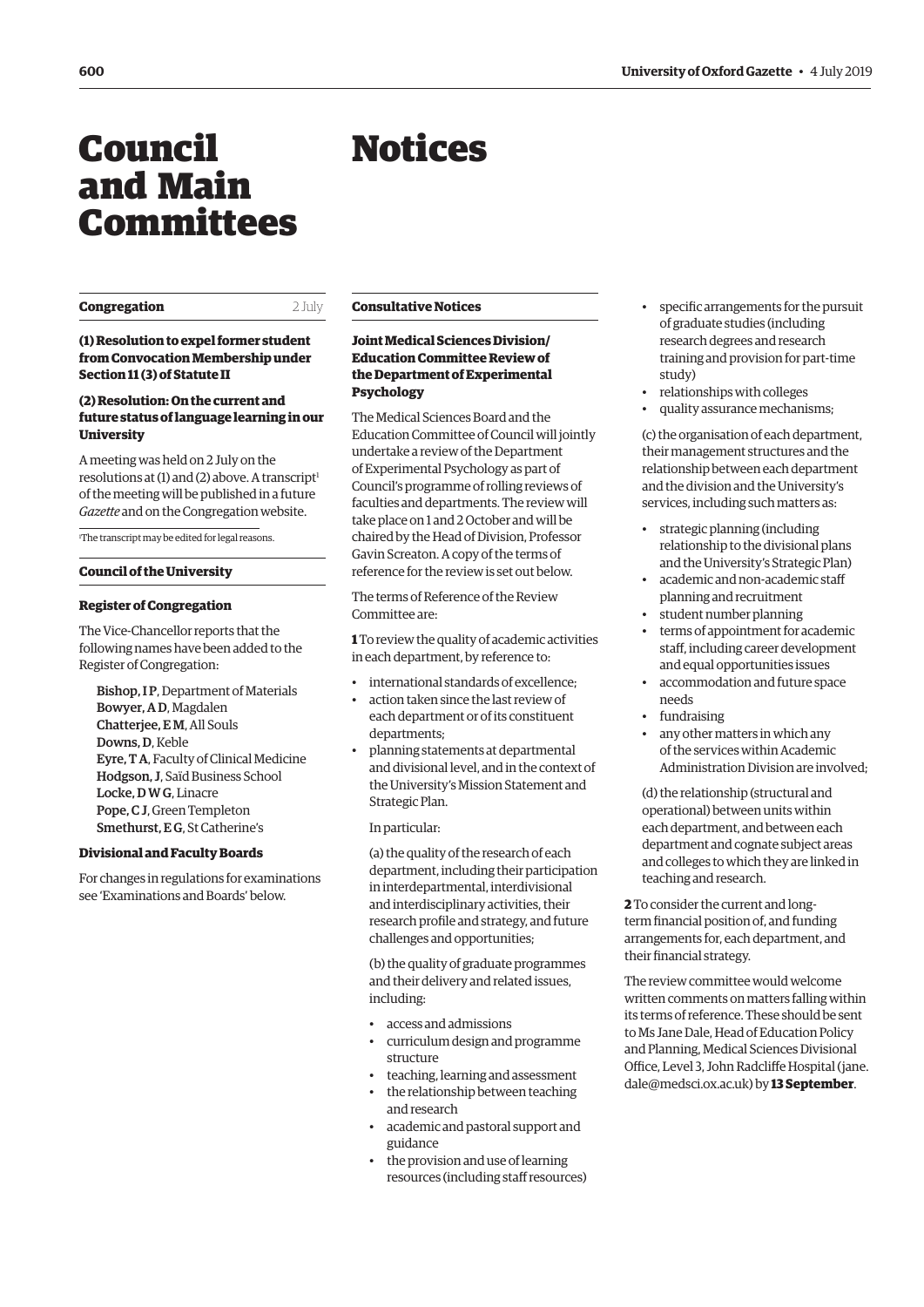## Lectures

#### <span id="page-2-0"></span>**General Notices**

#### *Gazette* **publication arrangements**

The final *Gazette*s of Trinity term will be published on 11 and 25 July.

The first *Gazette* of Michaelmas term will be published on 26 September, but will be limited to Council and Congregation business and changes to Examination Regulations. The first full *Gazette* of next term will be published on 3 October.

#### **Oxford University Press**

ANNUAL REPORT OF THE DELEGATES OF THE UNIVERSITY PRESS 2018–19

The Press's 2018–19 Annual Report is now available at [annualreport.oup.com](http://annualreport.oup.com) where you can also download or print a PDF copy.

#### **New virtual learning environment**

The Canvas@Oxford Programme is rolling out a new virtual learning environment (VLE) across the collegiate University. Canvas will replace the current VLE, WebLearn, for teaching and learning purposes. For almost a year, Canvas has been in use by a number of early adopter departments across all divisions and is currently being used by more than 4,000 staff and students. More departments and faculties will be moving to Canvas from Michaelmas term 2019.

If you would like to know more about Canvas, or would like a demonstration, email [canvasoxford@it.ox.ac.uk.](mailto:canvasoxford@it.ox.ac.uk)

#### **Appointments**

#### **Humanities**

#### APPOINTMENTS

Ashraf Abdou, BA MA Cairo, PhD Manc, Instructor in Arabic, Faculty of Oriental Studies, from 7 January 2019

Aneurin John Cynan Ellis-Evans, BA MPhil DPhil Oxf, Departmental Lecturer in Ancient History, Faculty of Classics, from 1 January 2019

Raphaële Simone Solange Garrod, BA MA Paris, MPhil PhD Camb, Associate Professor of French, Faculty of Medieval and Modern Languages, and Fellow of Magdalen, from 1 October 2018

Holly Jane Kennard, BA MPhil DPhil Oxf, Departmental Lecturer in Phonology, Faculty of Linguistics, Philology and Phonetics, from 1 January 2019

Mark Williams, BA MPhil DPhil Oxf, Associate Professor of Global Medieval Literature, Faculty of English, and Fellow of St Edmund Hall, from 1 January 2019

#### REAPPOINTMENTS

Corin Sworn, BFA Vancouver, MFA Glas, Associate Professor of Fine Art, Ruskin School of Fine Art, and Fellow of St Anne's, from 1 October 2018 to retirement

RECONFERMENT OF TITLE

Matthew John Robinson, MA DPhil Oxf, Associate Professor of Latin Literature, Faculty of Classics, and Fellow of Balliol, from 1 September 2018 to retirement

#### **Social Sciences**

#### PROFESSORSHIP OF ENGLISH LAW

Ben McFarlane, BCL MA Oxf, Professor of Law, UCL, has been appointed to the Professorship of English Law in the Law Faculty with effect from 1 October 2019. Professor McFarlane will be a fellow of St John's.

#### **Institutes, Centres and Museums**

#### **Bodleian Libraries**

OLD FRISIAN SUMMER SCHOOL PUBLIC LECTURES

The following lectures will take place on 11 July in the Taylor Institution Library, room 2. Convener: Dr Johanneke Sytsema

*9am*: Dr Nelleke IJssennagger, Cardiff: 'Anglo-Frisian connections – archaeology and written record'

*10.45am*: Dr Patrick Stiles, London: 'Anglo-Frisian connections – linguistic considerations'

*noon*: Dr Johanneke Sytsema: 'The Alistair Campbell Collection and Old Frisian'

The following lecture will take place at 3.15pm on 12 July in the Weston Lecture Theatre.

Dr Kees Dekker, Groningen: 'Franciscus Junius' and friends' contributions to Old Frisian Studies'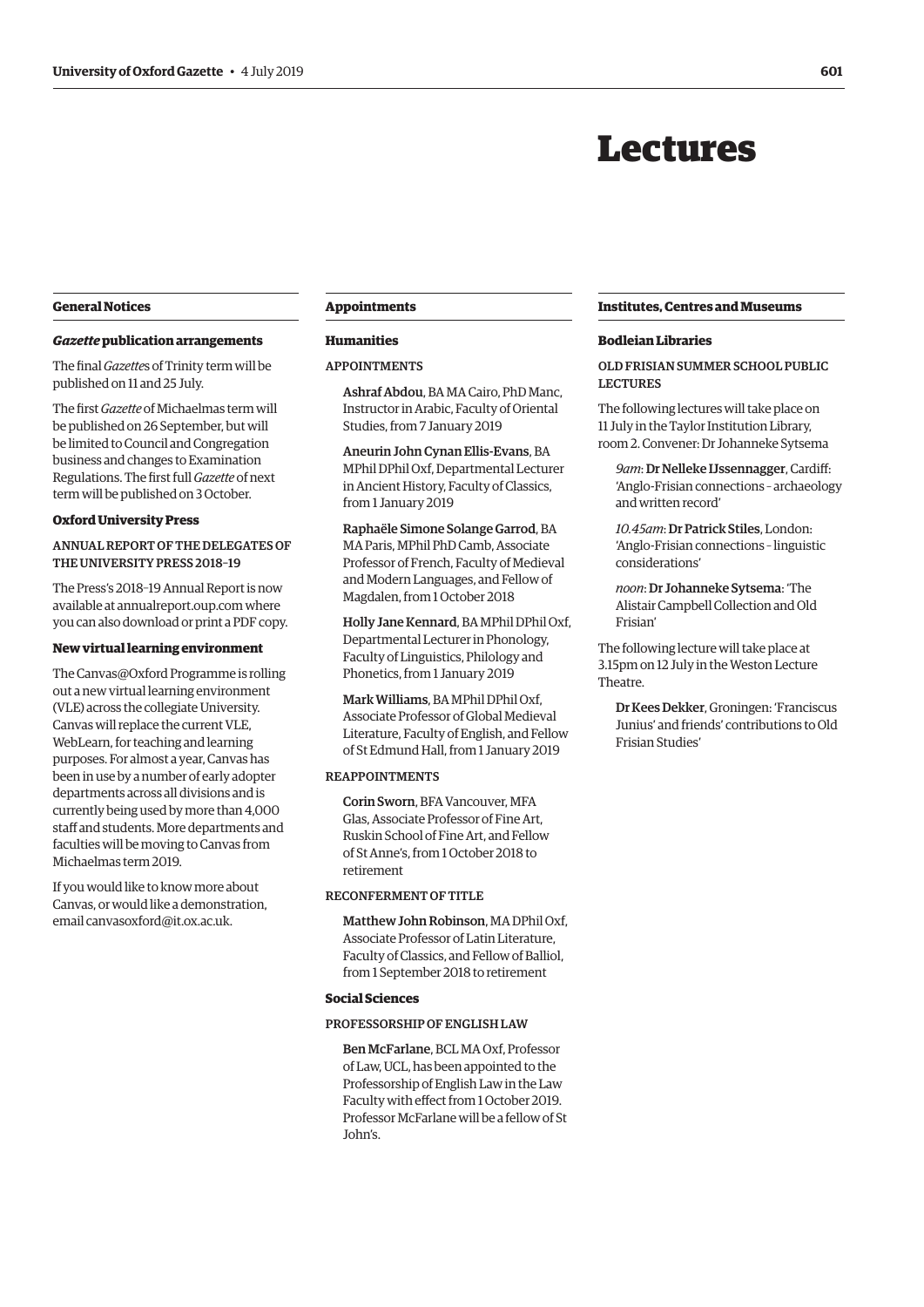## <span id="page-3-0"></span>Examinations and Boards

#### **Supplications for the Degree of Doctor of Civil Law**

*This content has been removed as it contains personal information protected under the Data Protection Act.*

#### **Examinations for the Degree of Doctor of Philosophy**

*This content has been removed as it contains personal information protected under the Data Protection Act.*

#### **Changes to Examination Regulations**

For the complete text of each regulation listed below and a listing of all changes to regulations for this year to date, please see [https://gazette.web.ox.ac.uk/examination](https://gazette.web.ox.ac.uk/examination-regulations-0)[regulations-0](https://gazette.web.ox.ac.uk/examination-regulations-0).

#### **Continuing Education Board**

MST IN PSYCHODYNAMIC PRACTICE (a) to allow clinical hours undertaken during the Diploma, which exceed number required, to contribute to requirements for MSt (b) other minor changes

#### **Humanities Board**

RESEARCH DEGREES IN THEOLOGY AND **RELIGION** 

clarification of regulations

#### MPHIL IN THEOLOGY

(a) removal of obsolete content (b) introduction of assessment in Year 1

MST IN ANCIENT PHILOSOPHY

change to essay submission deadline

FHS OF CLASSICS AND ENGLISH FHS OF CLASSICS AND MODERN

**LANGUAGES I** 

FHS OF CLASSICS AND ORIENTAL **STUDIES** 

FHS OF CLASSICS AND LITERAE HUMANIORES

introduction of a new paper

#### FHS OF CLASSICS AND MODERN

LANGUAGES II FHS OF ENGLISH AND MODERN

**LANGUAGES** 

- FHS OF HISTORY AND MODERN LANGUAGES
- FHS OF PHILOSOPHY AND MODERN LANGUAGES

minor update of wording in Year Abroad description

FHS OF ORIENTAL STUDIES

PRELIMS IN ORIENTAL STUDIES removal of details to course handbook

#### **Social Sciences Board**

MPHIL IN CRIMINOLOGY AND CRIMINAL **JUSTICE** 

(a) amendment to require electronic submission of theses (b) minor factual corrections to text

#### FHS OF ECONOMICS AND MANAGEMENT FHS OF PHILOSOPHY, POLITICS AND

ECONOMICS

 amendment to the 'Labour Economics' option paper title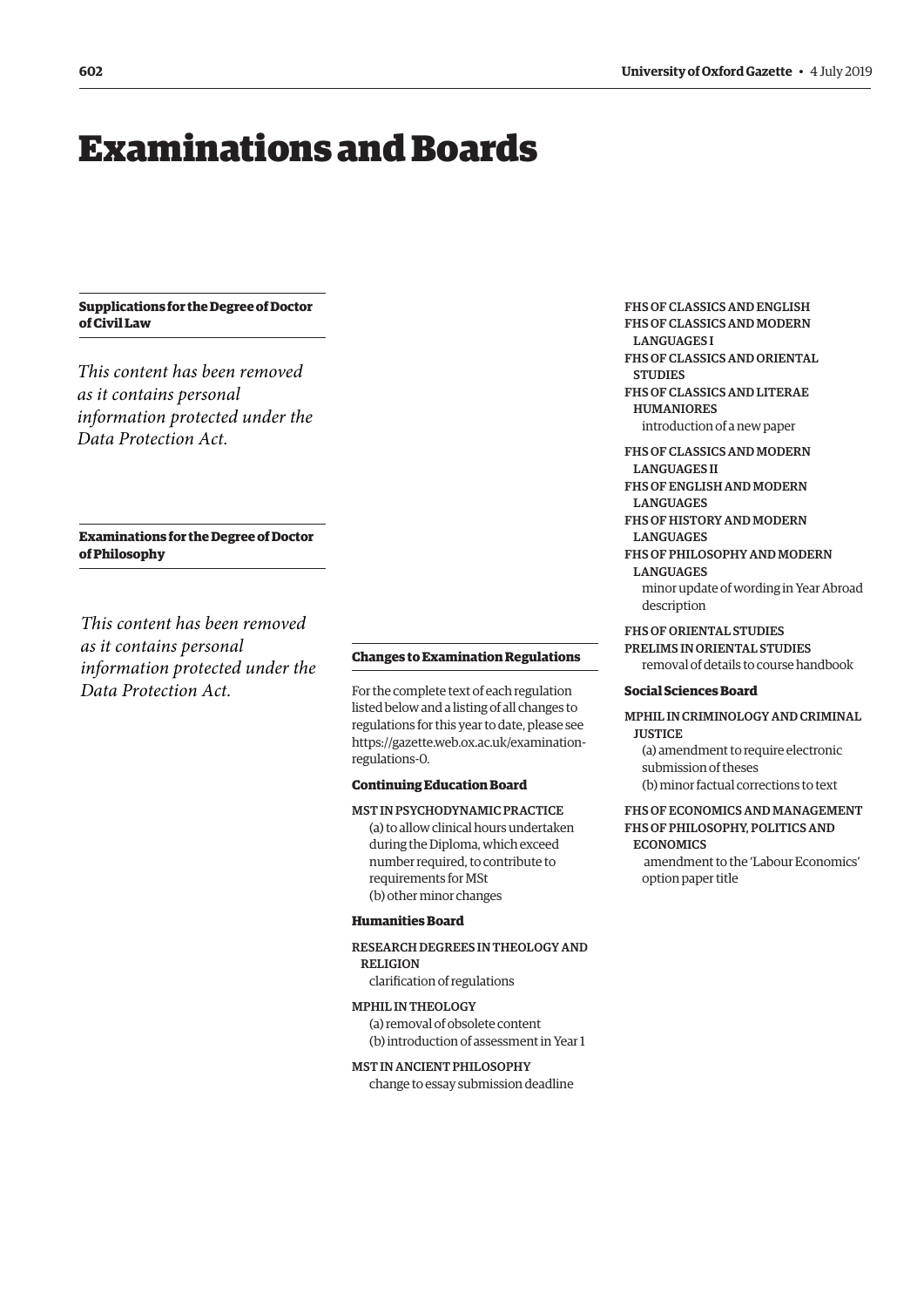## <span id="page-4-0"></span>Colleges, Halls and Societies

## Advertisements

#### **Obituaries**

#### **Trinity**

- Philippe Leo Germain Chevalier, 4 April 2019; 1951. Aged 91.
- Hilary Ronald Michael Currey, 24 April 2019; 1955. Aged 86.
- Michael John Fleming, 2 May 2018; 1953. Aged 88.
- Richard Millward Griffiths, 26 January 2019; 1947. Aged 93.
- Robert Benjamin Fuller Ingham, June 2019; 1955. Aged 83.
- Christopher Arthur Hugo Kemp, 21 October 2018; 1955. Aged 82.
- Trevor Bryan Owen, CBE, 23 April 2019; 1949. Aged 91.
- Andrew Walter Loraine Paterson, 10 February 2019; 1953. Aged 84.
- Thomas Bruno Ryves, OBE, 9 May 2019; 1949. Aged 88.
- Robert Murray Sears, 12 May 2019; 1949. Aged 90.
- Dr Julian Edward von Bergen, 8 July 2018; 1943. Aged 93.
- Robert John Aufrere Carr Wallace-Turner, 25 May 2019; 1951. Aged 87.

#### **Advertising enquiries**

*Email*: [gazette.ads@admin.ox.ac.uk](mailto:gazette.ads@admin.ox.ac.uk) *Telephone*: 01865 (2)80548 *Web*[: https://gazette.web.ox.ac.uk/classified](www.gazette.web.ox.ac.uk/classified-advertising-gazette)advertising-gazette

#### **Deadline**

Advertisements are to be received by **noon on Wednesday** of the week before publication (ie eight days before publication). Advertisements must be submitted online.

#### **Charges**

Commercial advertisers: £30 per insertion of up to 70 words, or £60 per insertion of 71–150 words.

Private advertisers: £20 per insertion of up to 70 words, or £40 per insertion of 71–150 words.

See our website for examples of whether an advertisement is considered commercial [or private: https://gazette.web.ox.ac.uk/](www.gazette.web.ox.ac.uk/classified-advertising-gazette) classified-advertising-gazette.

#### **Online submission and payment**

Advertisements must be submitted and paid for online, using a credit card or debit card, through a secure website. For details, [see https://gazette.web.ox.ac.uk/classified](www.gazette.web.ox.ac.uk/classified-advertising-gazette)advertising-gazette.

#### **Extracts from the terms and conditions of acceptance of advertisements**

*General*

1. Advertisements are accepted for publication at the discretion of the editor of the *Gazette*.

*Note*. When an advertisement is received online, an acknowledgement will be emailed automatically to the email address provided by the advertiser. The sending of this acknowledgement does not constitute an acceptance of the advertisement or an undertaking to publish the advertisement in the *Gazette*.

2. The right of the *Gazette* to edit an advertisement, in particular to abridge when necessary, is reserved.

3. Advertisements must be accompanied by the correct payment, and must be received by the deadline stated above. *No refund can be made for cancellation after the acceptance of advertisements*.

4. Once an advertisement has been submitted for publication, no change to the text can be accepted.

5. Voucher copies or cuttings cannot be supplied.

#### *Charges*

6. Two separate charging arrangements will apply, for commercial and private advertisers. The rates applicable at any time will be published regularly in the *Gazette*, and may be obtained upon enquiry. The rates, and guidance on applicability of each rate, are also available online.

The editor's decision regarding applicability of these rates to an individual advertiser will be final.

#### *Disclaimer*

**7. The University of Oxford and Oxford University Press accept no responsibility for the content of any advertisement published in the** *Gazette***. Readers should note that the inclusion of any advertisement in no way implies approval or recommendation of either the terms of any offer contained in it or of the advertiser by the University of Oxford or Oxford University Press.**

#### *Advertisers' Warranty and Indemnity*

**13. The advertiser warrants:**

**(i) Not to discriminate against any respondents to an advertisement published in the** *Gazette* **on the basis of their gender, sexual orientation, marital or civil partner status, gender reassignment, race, religion or belief, colour, nationality, ethnic or national origin, disability or age, or pregnancy.**

(ii) That the advertisement does not contravene any current legislation, rules, regulations or applicable codes of practice.

(iii) That it is not in any way illegal or defamatory or a breach of copyright or an infringement of any other person's intellectual property or other rights.

*You are advised to view our full Terms and Conditions of acceptance of advertisements. Submission of an advertisement implies acceptance of our terms and conditions, which may be found at https://gazette.web.ox.ac. [uk/classified-advertising-gazette](www.gazette.web.ox.ac.uk/classified-advertising-gazette), and may also be obtained on application to Gazette Advertisements, Public Affairs Directorate, University Offices, Wellington Square, Oxford OX1 2JD.*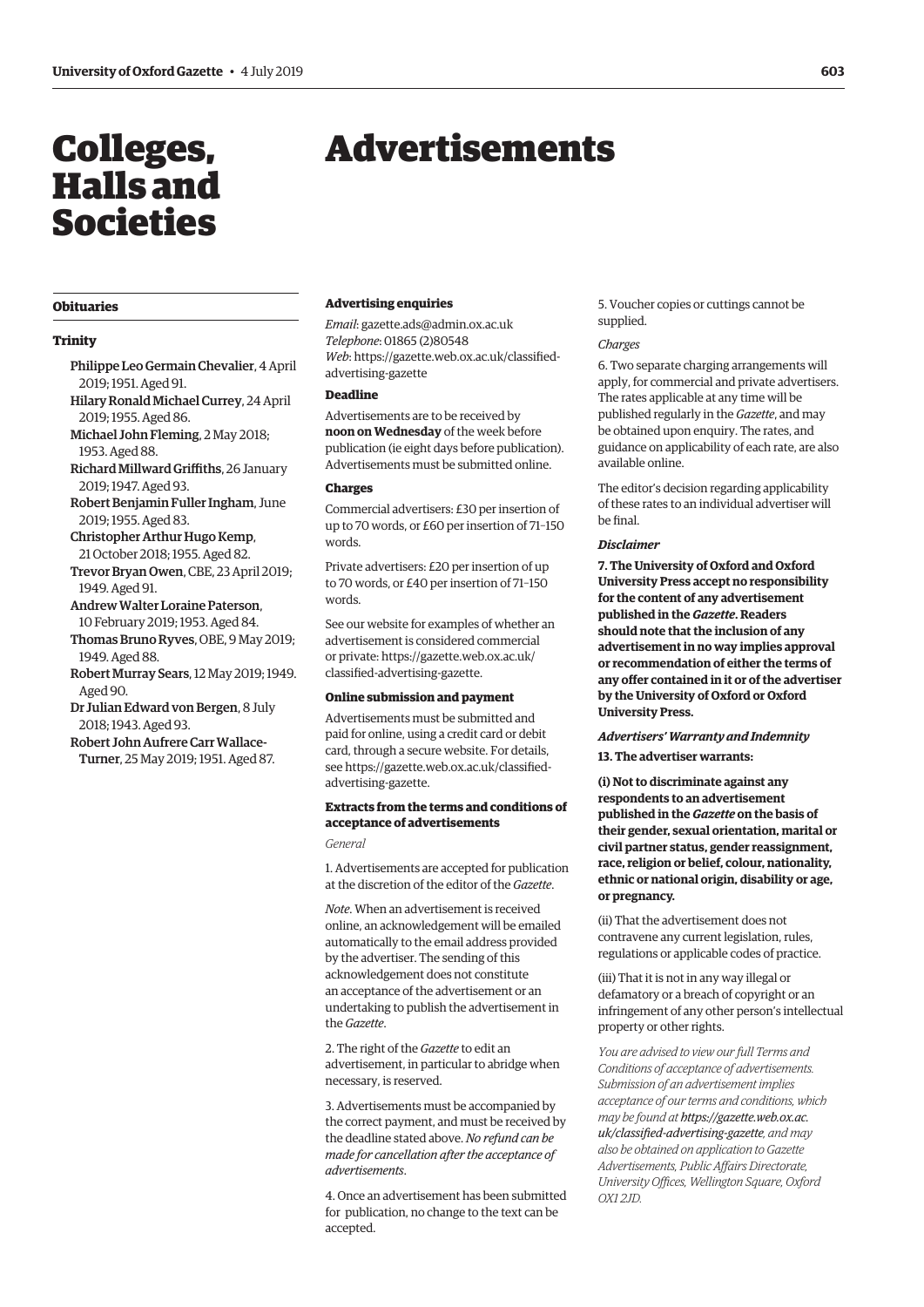#### **Miscellaneous**

#### *Gazette* **publication arrangements**

**Advertisers are asked to note** that the remaining *Gazette*s of Trinity term will be published on 11 and 25 July. Publication for Michaelmas term will begin on 26 September; please note, however, that the 26 September issue will be limited to University business only, so will not contain classified advertisements. The first issue to contain classified advertisements will be published on 3 October. The usual deadline will continue to apply (see above).

**The Anchor pub**, dining rooms and terrace – close to Jericho. We serve simple, honest, fresh food with daily changing seasonal specials, an extensive wine list and great beer. Our 2 private dining rooms can seat 14 and 16 and are available for meetings or dinner parties. We are open 9am–11pm Mon–Fri and 8am–11pm Sat and Sun. 2 Hayfield Rd, Oxford OX2 6TT. Tel: 01865 510282. Web: [www.theanchoroxford.](http://www.theanchoroxford.com) [com.](http://www.theanchoroxford.com)

**Stone Pine Design** card publisher specialising in wood engraving, linocuts and Oxfordshire. Beautifully produced, carefully selected designs by internationally renowned artists. Web: [www.stonepinedesign.co.uk](http://www.stonepinedesign.co.uk).

**St Giles' Parish Rooms for hire**. Ideally located close to the city centre at 10 Woodstock Rd OX2 6HT. There is a main hall and a meeting room that can be hired together or separately, and full kitchen facilities. For enquiries regarding availability and to arrange a site visit, contact Meg Peacock, Benefice Manager: 07776 588712 or [sgsm.benefice.](mailto:sgsm.benefice.manager@gmail.com) [manager@gmail.com.](mailto:sgsm.benefice.manager@gmail.com)

**Ardington School of Crafts** offers short courses with practising craftspeople in beautiful surroundings near Wantage. 200 courses between 1 and 3 days, from stained glass and silver jewellery to textiles and carving, all held in our well-equipped workshops. Unearth your hidden talents and discover why people keep coming back to Ardington School of Crafts. Gift vouchers available. See: [www.ardingtonschoolofcrafts.](http://www.ardingtonschoolofcrafts.com) [com.](http://www.ardingtonschoolofcrafts.com) Tel: 01235 833433.

**UK Brain Bank for Autism** and Related Developmental Research, JR. The developing brain is altered in autism but neuroscientists do not know how or why. Research is needed to understand the causes and biological basis of autism, to develop better interventions to improve the lives of those directly affected by it. Such critical research is hindered by the scarcity of donated human brain tissue. Control tissue, donated by people who do not have autism, is needed for comparison just as much as donations by people who do – and the NHS organ donor scheme does not include brain donation. We particularly want younger people to consider making a pledge to donate

their brain after death (the further the brain is from its inception, the more difficult it is to understand the process of its development, so we do not take donations from people over 65 not directly affected by autism). See <https://grand.tghn.org/autism-brain-bank>for information and to register as a donor.

**Restore Garden Café** is a spacious café set in award-winning gardens with delicious food and coffees using organic, Fairtrade and local produce where possible. Plants, handmade gifts and cards for sale. Open Mon–Sat, 10am–4pm, Manzil Way, Cowley Rd, Oxford OX4 1YH. All proceeds to Restore, Oxfordshire mental health charity (registered charity number 274222): [www.restore.org.uk.](http://www.restore.org.uk)

**Oxford University Hospitals NHS Trust**  wants you to take part in its future. If you have a contract of employment with the University of Oxford in a department within the Medical Sciences Division, or hold an honorary contract award with OUH for at least 12 months, you can join our staff constituency. University of Oxford staff belonging to other departments can join us as public members. To join us, visit [www.ouh.nhs.uk/ft](http://www.ouh.nhs.uk/ft).

**Church hall for hire**: looking for a city centre location to hold meetings, classes or other community events? St Columba's United Reformed Church, a registered charity located in Alfred St, has an inclusive and caring mission reaching out to all. We depend to a large extent on income from hiring the church hall to community groups. We welcome enquiries from potential hirers. More information: [www.saintcolumbas.](http://www.saintcolumbas.org/building-hire/book-now) [org/building-hire/book-now](http://www.saintcolumbas.org/building-hire/book-now). Email: [facilitiesmanager@saintcolumbas.org.](mailto:facilitiesmanager@saintcolumbas.org)

#### **Groups and societies**

**The Oxford University Newcomers' Club** at the University Club, 11 Mansfield Rd, OX1 3SZ, welcomes the wives, husbands or partners of visiting scholars, of graduate students and of newly appointed academic and administrative members of the University. We offer help, advice, information and the opportunity to meet others socially. Informal coffee mornings are held in the club every Wednesday 10.30am–noon (excluding the Christmas vacation). Newcomers with children (aged 0–4) meet every Fri in term 10.15am–11.45am. We have a large programme of events including tours of colleges, museums and other places of interest. Other term-time activities include a book group, informal conversation group, garden group, antiques group, an opportunity to explore Oxfordshire and an Opportunities in Oxford group. Visit our website: [www.newcomers.ox.ac.uk](http://www.newcomers.ox.ac.uk).

**Oxford Research Staff Society** (OxRSS) is run by and for Oxford research staff. It provides researchers with social and professional networking opportunities, and a voice in University decisions that affect them. Membership is free and automatic for all research staff employed by the University of Oxford. For more information and to keep up to date, see: web: [www.oxrss.ox.ac.uk](http://www.oxrss.ox.ac.uk); Facebook: <http://fb.me/oxrss>; Twitter: @ResStaffOxford; mailing list: [researchstaff](mailto:researchstaff-subscribe@maillist.ox.ac.uk)[subscribe@maillist.ox.ac.uk](mailto:researchstaff-subscribe@maillist.ox.ac.uk).

#### **Restoration and Conservation of Antique Furniture**

**John Hulme** undertakes all aspects of restoration. 30 years' experience. Collection and delivery. For free advice, telephone or write to the Workshop, 11A High St, Chipping Norton, Oxon, OX7 5AD. Tel: 01608 641692.

#### **Sell your unwanted books**

**Sell your unwanted books** at competitive prices. If you need extra space or are clearing college rooms, a home or an office, we would be keen to quote for books and CDs. Rare items and collections of 75 or more wanted if in VG condition; academic and non-academic subjects. We can view and collect. Contact Graham Nelson at History Bookshop Ltd on 01451 821660 or [sales@historybookshop.com](mailto:sales@historybookshop.com).

#### **Antiques bought and sold**

**Wanted and for sale** – quality antiques such as furniture, fire guards, grates and related items, silver, pictures, china and objets d'art. Please contact Greenway Antiques of Witney, 90 Corn Street, Witney OX28 6BU on 01993 705026 or 07831 585014 or email [jean\\_greenway@hotmail.com](mailto:jean_greenway@hotmail.com).

#### **Services Offered**

**Big or small, we ship it all**. Plus free pick up anywhere in Oxford. Also full printing services available (both online and serviced), 24-hour photocopying, private mailing addresses, fax bureau, mailing services and much more. Contact or visit Mail Boxes Etc, 266 Banbury Rd, Oxford. Tel: 01865 514655. Fax: 01865 514656. Email: [staff@mbesummertown.co.uk](mailto:staff@mbesummertown.co.uk). Also at 94 London Rd, Oxford. Tel: 01865 741729. Fax: 01865 742431. Email: [staff@](mailto:staff@mbeheadington.co.uk) [mbeheadington.co.uk.](mailto:staff@mbeheadington.co.uk)

**Airport transfer/chauffeur service**. If you are looking for a reliable and experienced transfer service I would be happy to discuss your needs. Last year I handled 328 airport transfers successfully and I have over 20 years' experience. Account customers welcome and all major credit cards accepted. Comfortable and reliable Heathrow service. Contact Tim Middleton. Tel: 07751 808763 or email: [timothy.middleton2@btopenworld.com](mailto:timothy.middleton2@btopenworld.com).

**Independent Pensions and Financial Advice**. Austin Chapel Independent Financial Advisers LLP provide bespoke pensions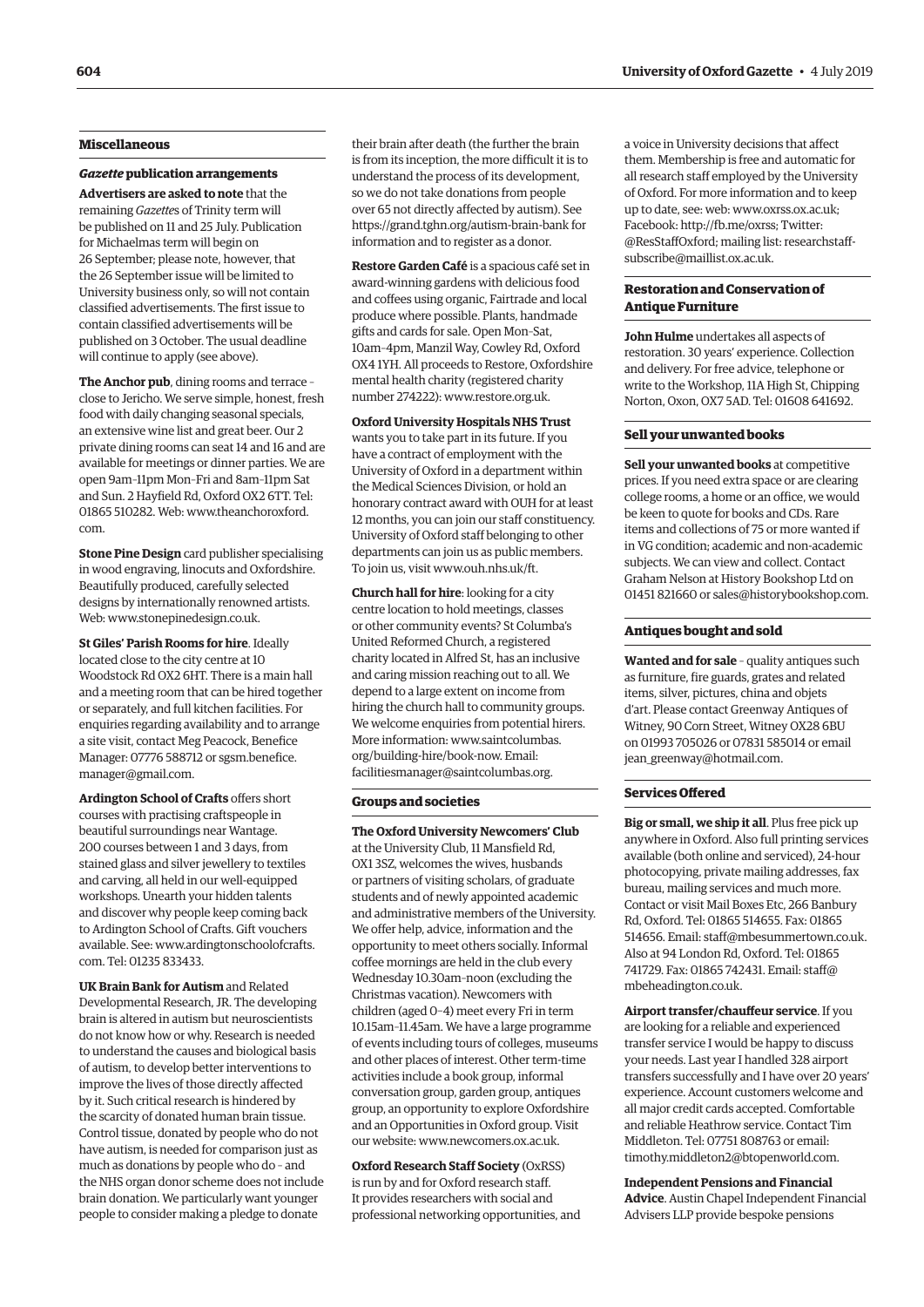and financial advice to staff working for the University of Oxford. We provide Annual Allowance and Lifetime Allowance pension tax mitigation advice and calculations. In addition, we can provide projections of future pension benefits to ensure your retirement plans are on course to meet your retirement income requirements. We also offer an independent investment review service to help ensure that your investment portfolio still meets your current attitude to risk and is tax efficient. The initial meeting can be held at your workplace, home or our central Oxford offices. There is no cost for the initial meeting. For more information contact Gary O'Neill on 01865 304094 or email [gary.oneill@](mailto:gary.oneill@austinchapel.co.uk) [austinchapel.co.uk.](mailto:gary.oneill@austinchapel.co.uk)

**Carpenter/joiner**. For bookcases, wardrobes, etc, made on site to your specifications. Portfolio available. Call Rob Guthrie on 01608 677423 (evening) or 07961 444957 (daytime). Email: [rob.s.guthrie@gmail.com.](mailto:rob.s.guthrie@gmail.com)

**Oxford's low-cost packing and shipping experts**. Lowest price rates for University students, staff and departments, discounted boxes and collection for all shipments. Whether clothing, books, computers, musical instruments, fragile laboratory equipment, rowing oars, valuable paintings or other household items, we specialise in custom packing and worldwide delivery by road, sea and air. Pack & Send, 3 Botley Rd, Oxford, OX2 0AA. Tel: 01865 260610. Email: [oxford@](mailto:oxford@packsend.co.uk) [packsend.co.uk](mailto:oxford@packsend.co.uk).

#### **Domestic Services**

**Fantastic Services now in Oxford**. Enjoy more free time. Have your home chores and garden care solved by dedicated and fully equipped pros. Go to [fantasticservices.com/](http://fantasticservices.com/oxford) [oxford](http://fantasticservices.com/oxford) – simply check the availability and prices for your area and book for whenever it is most convenient! Use promo code OXUNI to get £15 off all cleaning, gardening and handyman services. T&Cs apply.

#### **Houses to Let**

**Charming 2-bedroom detached gatehouse** for rent on the Tubney Estate; part furnished, including white goods; access to superfast fibre optic broadband. Ample off-road parking for 2 cars; gardens. Quiet rural location with easy public transport to Oxford. £980 pcm. Available in Aug 2019. Please contact [dawn.](mailto:dawn.burnham@zoo.ox.ac.uk) [burnham@zoo.ox.ac.uk](mailto:dawn.burnham@zoo.ox.ac.uk) with enquiries.

#### **7-bedroom family house for rent**,

Woodstock Rd. Arts & Crafts period, large garden, furnished or unfurnished. Available from 1 Sept for 1 year or 6 months. Private rental with some flexibility. Please call 07973 971706.

#### **Flats to Let**

#### **Headington: 2-bedroom flat to let**.

Unfurnished 1st-floor flat in a gated development. Living room with sliding glass doors to small balcony. Kitchen with fridge/ freezer, washer/dryer, electric oven and gas hob. Double and single bedrooms with built-in wardrobes. Bathroom with shower over bath. Gas CH. Designated parking space. Good access to London Rd. Non-smokers. Available 22 Jul: £1,100pcm. Contact [marymarzillier@](mailto:marymarzillier@gmail.com) [gmail.com](mailto:marymarzillier@gmail.com) for information and photos.

#### **Accommodation Offered**

**Visiting academics welcomed** as paying guests for short or long stays in comfortable home of retired academic couple. Situated in quiet, leafy close in north Oxford within easy distance of main University buildings, town centre, river, shops and restaurants. Rooms have free TV, Wi-Fi, refrigerator, microwave, kettle, tea, coffee, central heating. Linen, cleaning, breakfast all included in the very moderate terms. Email: [DVL23@me.com.](mailto:DVL23@me.com)

**scottfraser** – market leaders for quality Oxfordshire property. Selling, letting, buying, renting, investing – we are here to help. Visit [www.scottfraser.co.uk](http://www.scottfraser.co.uk) for more information or call: Headington sales: 01865 759500; Summertown sales: 01865 553900; East Oxford sales: 01865 244666; Witney sales: 01993 705507; Headington lettings: 01865 761111; Summertown lettings: 01865 554577; East Oxford and student lettings: 01865 244666; Witney lettings: 01993 777909.

**Self-contained bed/sitting room to let**. Large modern bay-fronted room off Aristotle Lane in large house close to Port Meadow. En-suite shower room and kitchenette in private house. £650 pcm incl bills and cleaning. Available now. Contact: 01865 558743.

**Single room available** from early Sept in central north Oxford, within very easy walking distance of the University. Breakfast included; use of kitchen. Suitable for visiting academics and postdocs for short or medium-length stays. Fair rates. Email: [elphickjericho@gmail.](mailto:elphickjericho@gmail.com) [com](mailto:elphickjericho@gmail.com) or tel: 01865 516142.

**Grandpont, south Oxford, OX1**: single room in academic household with own newly fitted kitchen and bathroom; separate access, Wi-Fi; 10–15 mins' walk from city centre, train station and London bus. Suit visiting academics. Nonsmoking only please. Available from 19 Aug. £160 pw inclusive of all utility bills and council [tax. Tel: 07803 083572. Email: olivia.henley@](mailto:olivia.henley@spc.ox.ac.uk) spc.ox.ac.uk.

#### **Accommodation Sought**

**Quiet, mature researcher** seeks selfcontained accommodation in Oxford from mid-Aug. Parking essential. Currently based at the Churchill hospital. Please contact: [hlmmoore@liv.ac.uk](mailto:hlmmoore@liv.ac.uk).

#### **Self-catering Apartments**

**Visiting Oxford?** Studio, 1-, 2- and 3-bed properties conveniently located for various colleges and University departments. Available from 1 week to several months. Apartments are serviced, with linen provided and all bills included. Details, location maps and photos can be found on our website at [www.](http://www.shortletspace.co.uk) [shortletspace.co.uk](http://www.shortletspace.co.uk). Contact us by email on [stay@shortletspace.co.uk](mailto:stay@shortletspace.co.uk) or call us on 01993 811711.

**Shortlet studios** for singles or couples needing clean, quiet self-catering accommodation for weeks or months. Handy for High St (town, colleges), Cowley Rd (shops, restaurants), University sportsground (gym, pool), Oxford Brookes campuses, buses (London, airports, hospitals). Modern, selfcontained, fully furnished including cooking and laundry facilities, en-suite bathroom, Wi-Fi broadband, TV/DVD/CD, central heating, cleaning and fresh linen weekly. Off-road parking for cars and bikes. Taxes and all bills included. Enquiries: [stay@oxfordbythemonth.](mailto:stay@oxfordbythemonth.com) [com](mailto:stay@oxfordbythemonth.com).

**Looking for 5-star serviced accommodation** right in the heart of the city? Swailes Suites offer city centre, award-winning maisonettes and apartments providing that 'home from home' feel that will help you get the most out of your stay. The Swailes Suites 'easy in, easy out' flexible booking arrangements, from 3 days to 6 months, together with good transport links make arrival and departure hassle-free. Check out our website at [www.](http://www.swailessuites.co.uk) [swailessuites.co.uk](http://www.swailessuites.co.uk), contact Debbie on 01865 318547 or email [debbie@nops.co.uk](mailto:debbie@nops.co.uk). Office established more than 25 years in 47 Walton Street, Jericho, OX2 6AD.

#### **Affordable serviced accommodation**

from £70 a night. Luxury apartments and houses within a short walk to the centre of Oxford suitable for singles, couples, families, professionals. Bills, taxes, internet, linen, housekeeping, self-check-in, cooking facilities, TV, heating, private parking (at some locations), private bathroom included. Stays from 2 days upwards with discounts for long-term bookings. Over 40 years of property letting experience. Enquiries: [info@](mailto:info@sleepandstayoxford.com) [sleepandstayoxford.com](mailto:info@sleepandstayoxford.com).

**The only 5-star accredited** self-catering accommodation in Oxford city centre. The Tidmarsh is an award-winning 1-bedroom, semi-serviced apartment in the historic Castle quarter, a quiet central location that